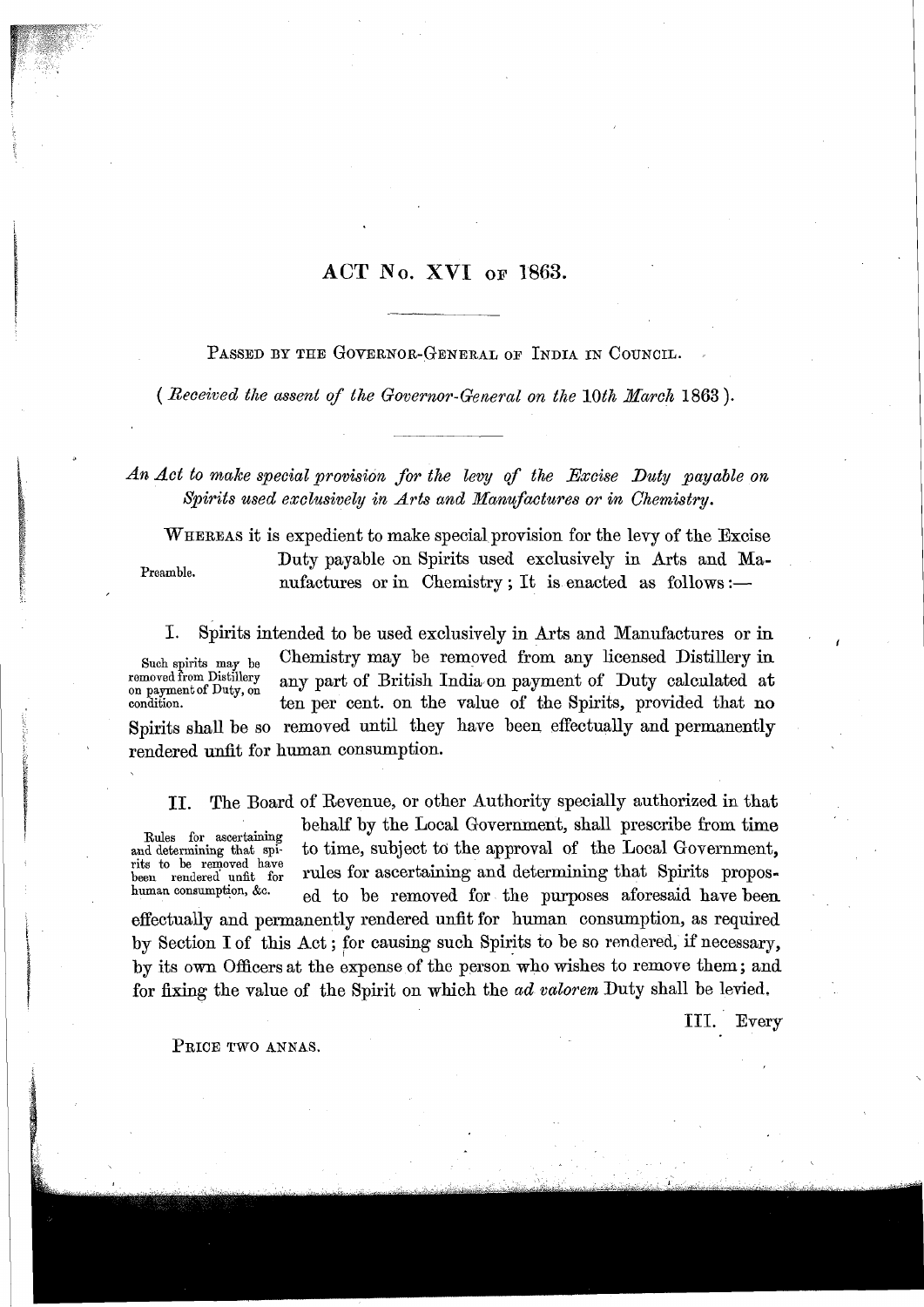## ACT No. XVI OF 1863.

111. Every person who shall wilfully contravene any rule prescribed by the Penalty for breach of Board of Revenue, or other Authority as aforesaid, under such rules. the last preceding Section of this Act, shall be liable on conviction before any Officer exercising the powers of a Magistrate to a penalty not exceeding five hundred Rupees for every such offence.

IV. Every person who shall attempt, or shall connive at an attempt, to render fit for human consumption, Spirits removed from Penalty for attempting<br>to render fit for human Penalty for attempting a Distillery under the provisions of this Act, shall be consumption, spirits re-<br>consumption, spirits re-<br>liable to a nenalty not exceeding one thousand Purses. consumption, spirits re- liable to a penalty not exceeding one thousand Rupees; and the possessor of such Spirits on which such attempt

has been made, or which may have been rendered fit for human consumption, shall be liable on conviction before any Officer exercising the powers of a Magistrate to a penalty not exceeding five hundred Rupees.

**V.** Any penalty imposed under either of the last two preceding Sections Such penalty how to be may in case of non-payment be levied by distress and sale of the goods and chattels of the offender, by warrant under the hand of the Officer by whom such penalty was imposed.

VI. In case any such penalty shall not be forthwith paid, any such Officer In case of non-payment may order the offender to be apprehended and detained in<br>of penalty, offender may be safe custody until the return can be conveniently made to safe custody, until the return can be conveniently made to detained pending return to<br>distress warrant. such warrant of distress, unless the offender shall give security to the satisfaction of such Officer for his appearance at such place and time, as shall be appointed for the return of the warrant of distress.

VII. If upon the return of such warrant it shall appear that no sufficient

Imprisonment of offender distress can be had whereon to levy such penalty, and the in case of failure to recover same shall not be forthwith paid, or in case it shall appear penalty by distress. to the satisfaction of such Officer by the confession of the

offender or otherwise that he has not sufficient goods and chattels whereupon such penalty could be levied if a warrant of distress were issued, any such 'officer may by warrant under his hand commit the offender to the Civil Jail, there to be imprisoned, according to the discretion of such Officer; for any term  $_{\rm not}$